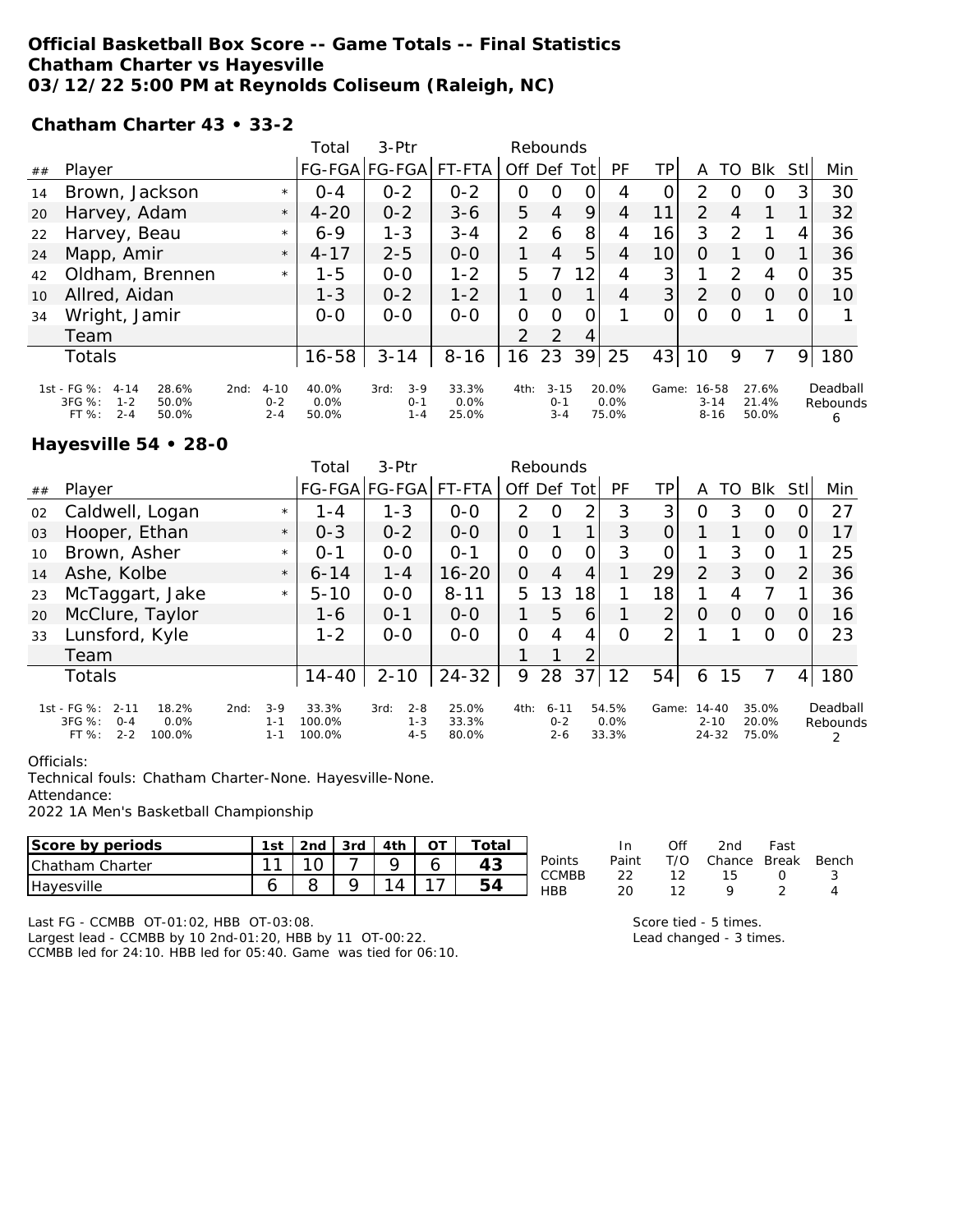#### **Chatham Charter vs Hayesville 03/12/22 5:00 PM at Reynolds Coliseum (Raleigh, NC) 1st PERIOD Play-by-Play (Page 1)**

|                |          |                | Time Score Margin HOME/VISITOR                                   |       | Time Score |                 |                 | Margin HOME/VISITOR   |                               |                                |              |             |
|----------------|----------|----------------|------------------------------------------------------------------|-------|------------|-----------------|-----------------|-----------------------|-------------------------------|--------------------------------|--------------|-------------|
|                |          |                | Jump ball won by Hayesville                                      | 00:03 |            |                 |                 |                       |                               | MISSED FT SHOT by Harvey, Beau |              |             |
| 07:59          |          |                | MISSED 3 PTR by Hooper, Ethan                                    | 00:03 |            |                 |                 |                       | REBOUND (OFF) by (DEADBALL)   |                                |              |             |
| 07:59          |          |                | REBOUND (DEF) by Oldham, Brennen                                 | 00:03 | $6 - 11$   | V <sub>5</sub>  |                 |                       | GOOD! FT SHOT by Harvey, Beau |                                |              |             |
| 07:44          |          |                | MISSED JUMPER by Harvey, Adam                                    | 00:03 |            |                 |                 | SUB IN: Wright, Jamir |                               |                                |              |             |
| 07:44          |          |                | REBOUND (OFF) by Harvey, Beau                                    | 00:03 |            |                 |                 |                       | SUB IN: Brown, Jackson        |                                |              |             |
| 07:15          |          |                | MISSED JUMPER by Mapp, Amir                                      | 00:03 |            |                 |                 |                       | SUB OUT: Harvey, Adam         |                                |              |             |
| 07:15          |          |                | REBOUND (DEF) by McTaggart, Jake                                 | 00:03 |            |                 |                 |                       | SUB OUT: Oldham, Brennen      |                                |              |             |
| 06:37          |          |                | MISSED LAYUP by Brown, Asher                                     |       |            |                 |                 |                       |                               |                                |              |             |
| 06:37          |          |                | REBOUND (DEF) by Harvey, Adam                                    |       |            |                 |                 | In                    | Off                           | 2nd                            | Fast         |             |
| 06:16          |          |                | MISSED LAYUP by Brown, Jackson                                   |       |            |                 | 1st period-only | Paint                 | T/O                           | Chance                         | <b>Break</b> | Bench       |
| 06:16          |          |                | REBOUND (OFF) by Oldham, Brennen                                 |       |            | Chatham Charter |                 | 6                     | 2                             | 4                              | 0            | $\mathbf 0$ |
| 06:13          |          |                | MISSED TIP-IN by Oldham, Brennen                                 |       |            |                 | Hayesville      | 4                     | 2                             | $\overline{2}$                 | 0            | 2           |
| 06:13          |          |                | REBOUND (OFF) by Harvey, Beau                                    |       |            |                 |                 |                       |                               |                                |              |             |
| 06:11          | $0 - 2$  | V <sub>2</sub> | GOOD! JUMPER by Harvey, Beau [PNT]                               |       |            |                 |                 |                       |                               |                                |              |             |
| 05:59          |          |                | TURNOVR by McTaggart, Jake                                       |       |            |                 |                 |                       |                               |                                |              |             |
| 05:58          |          |                | STEAL by Brown, Jackson                                          |       |            |                 |                 |                       |                               |                                |              |             |
| 05:56          | $0 - 4$  | V <sub>4</sub> | GOOD! LAYUP by Harvey, Beau [PNT]                                |       |            |                 |                 |                       |                               |                                |              |             |
| 05:56          |          |                | ASSIST by Brown, Jackson                                         |       |            |                 |                 |                       |                               |                                |              |             |
| 05:36          |          |                | MISSED LAYUP by Hooper, Ethan                                    |       |            |                 |                 |                       |                               |                                |              |             |
| 05:36          |          |                | REBOUND (DEF) by (TEAM)                                          |       |            |                 |                 |                       |                               |                                |              |             |
| 05:20          |          |                | MISSED JUMPER by Harvey, Adam                                    |       |            |                 |                 |                       |                               |                                |              |             |
| 05:20          |          |                | REBOUND (DEF) by Hooper, Ethan                                   |       |            |                 |                 |                       |                               |                                |              |             |
| 04:54          |          |                | MISSED JUMPER by McTaggart, Jake                                 |       |            |                 |                 |                       |                               |                                |              |             |
| 04:54          |          |                | REBOUND (DEF) by Mapp, Amir                                      |       |            |                 |                 |                       |                               |                                |              |             |
| 04:31          | $0 - 7$  | V <sub>7</sub> | GOOD! 3 PTR by Harvey, Beau                                      |       |            |                 |                 |                       |                               |                                |              |             |
| 04:31          |          |                | ASSIST by Harvey, Adam                                           |       |            |                 |                 |                       |                               |                                |              |             |
| 04:14          |          |                | MISSED 3 PTR by Hooper, Ethan                                    |       |            |                 |                 |                       |                               |                                |              |             |
| 04:14          |          |                | REBOUND (OFF) by Caldwell, Logan                                 |       |            |                 |                 |                       |                               |                                |              |             |
| 04:10          |          |                | TURNOVR by Caldwell, Logan                                       |       |            |                 |                 |                       |                               |                                |              |             |
|                |          |                |                                                                  |       |            |                 |                 |                       |                               |                                |              |             |
| 03:47          |          |                | TURNOVR by Harvey, Beau                                          |       |            |                 |                 |                       |                               |                                |              |             |
| 03:40          | $2 - 7$  | V <sub>5</sub> | GOOD! LAYUP by McTaggart, Jake [PNT]                             |       |            |                 |                 |                       |                               |                                |              |             |
| 03:40          |          |                | ASSIST by Brown, Asher                                           |       |            |                 |                 |                       |                               |                                |              |             |
| 03:20          |          |                | MISSED 3 PTR by Brown, Jackson                                   |       |            |                 |                 |                       |                               |                                |              |             |
| 03:20          |          |                | REBOUND (DEF) by Ashe, Kolbe                                     |       |            |                 |                 |                       |                               |                                |              |             |
| 03:07          |          |                | MISSED 3 PTR by Ashe, Kolbe                                      |       |            |                 |                 |                       |                               |                                |              |             |
| 03:07          |          |                | REBOUND (DEF) by Oldham, Brennen                                 |       |            |                 |                 |                       |                               |                                |              |             |
| 02:47          |          |                | FOUL by Caldwell, Logan (P1T1)                                   |       |            |                 |                 |                       |                               |                                |              |             |
| 02:47          |          |                | <b>TIMEOUT MEDIA</b>                                             |       |            |                 |                 |                       |                               |                                |              |             |
| 02:47          |          |                | MISSED FT SHOT by Harvey, Adam                                   |       |            |                 |                 |                       |                               |                                |              |             |
| 02:47          | $2 - 8$  |                | REBOUND (OFF) by (DEADBALL)                                      |       |            |                 |                 |                       |                               |                                |              |             |
| 02:47<br>02:36 |          | V6             | GOOD! FT SHOT by Harvey, Adam<br>MISSED LAYUP by Caldwell, Logan |       |            |                 |                 |                       |                               |                                |              |             |
| 02:36          |          |                | REBOUND (OFF) by McTaggart, Jake                                 |       |            |                 |                 |                       |                               |                                |              |             |
| 02:32          |          |                | FOUL by Harvey, Adam (P1T1)                                      |       |            |                 |                 |                       |                               |                                |              |             |
| 02:32          | $3 - 8$  | V <sub>5</sub> | GOOD! FT SHOT by McTaggart, Jake                                 |       |            |                 |                 |                       |                               |                                |              |             |
| 02:32          | 4-8      | V 4            | GOOD! FT SHOT by McTaggart, Jake                                 |       |            |                 |                 |                       |                               |                                |              |             |
| 02:32          |          |                | SUB IN: Allred, Aidan                                            |       |            |                 |                 |                       |                               |                                |              |             |
| 02:32          |          |                | SUB OUT: Brown, Jackson                                          |       |            |                 |                 |                       |                               |                                |              |             |
| 02:32          |          |                | SUB IN: McClure, Taylor                                          |       |            |                 |                 |                       |                               |                                |              |             |
| 02:32          |          |                | SUB OUT: Caldwell, Logan                                         |       |            |                 |                 |                       |                               |                                |              |             |
| 01:58          |          |                | MISSED JUMPER by Mapp, Amir                                      |       |            |                 |                 |                       |                               |                                |              |             |
| 01:58          |          |                | REBOUND (DEF) by McTaggart, Jake                                 |       |            |                 |                 |                       |                               |                                |              |             |
| 01:49          |          |                | MISSED 3 PTR by Ashe, Kolbe                                      |       |            |                 |                 |                       |                               |                                |              |             |
| 01:49          |          |                | REBOUND (DEF) by (TEAM)                                          |       |            |                 |                 |                       |                               |                                |              |             |
| 01:32          |          |                | MISSED JUMPER by Oldham, Brennen                                 |       |            |                 |                 |                       |                               |                                |              |             |
| 01:32          |          |                | BLOCK by McTaggart, Jake                                         |       |            |                 |                 |                       |                               |                                |              |             |
| 01:30          |          |                | REBOUND (OFF) by Oldham, Brennen                                 |       |            |                 |                 |                       |                               |                                |              |             |
| 01:26          | $4 - 10$ | V6             | GOOD! JUMPER by Mapp, Amir [PNT]                                 |       |            |                 |                 |                       |                               |                                |              |             |
| 01:25          |          |                | ASSIST by Oldham, Brennen                                        |       |            |                 |                 |                       |                               |                                |              |             |
| 01:02          |          |                | MISSED LAYUP by McClure, Taylor                                  |       |            |                 |                 |                       |                               |                                |              |             |
| 01:02          |          |                | REBOUND (DEF) by Harvey, Adam                                    |       |            |                 |                 |                       |                               |                                |              |             |
| 00:27          |          |                | MISSED LAYUP by Harvey, Adam                                     |       |            |                 |                 |                       |                               |                                |              |             |
| 00:27          |          |                | REBOUND (OFF) by Oldham, Brennen                                 |       |            |                 |                 |                       |                               |                                |              |             |
| 00:23          |          |                | MISSED TIP-IN by Oldham, Brennen                                 |       |            |                 |                 |                       |                               |                                |              |             |
| 00:23          |          |                | REBOUND (DEF) by McClure, Taylor                                 |       |            |                 |                 |                       |                               |                                |              |             |
| 00:14          | $6 - 10$ | V 4            | GOOD! LAYUP by McClure, Taylor [PNT]                             |       |            |                 |                 |                       |                               |                                |              |             |
| 00:14          |          |                | ASSIST by Hooper, Ethan                                          |       |            |                 |                 |                       |                               |                                |              |             |
| 00:03          |          |                | FOUL by McClure, Taylor (P1T2)                                   |       |            |                 |                 |                       |                               |                                |              |             |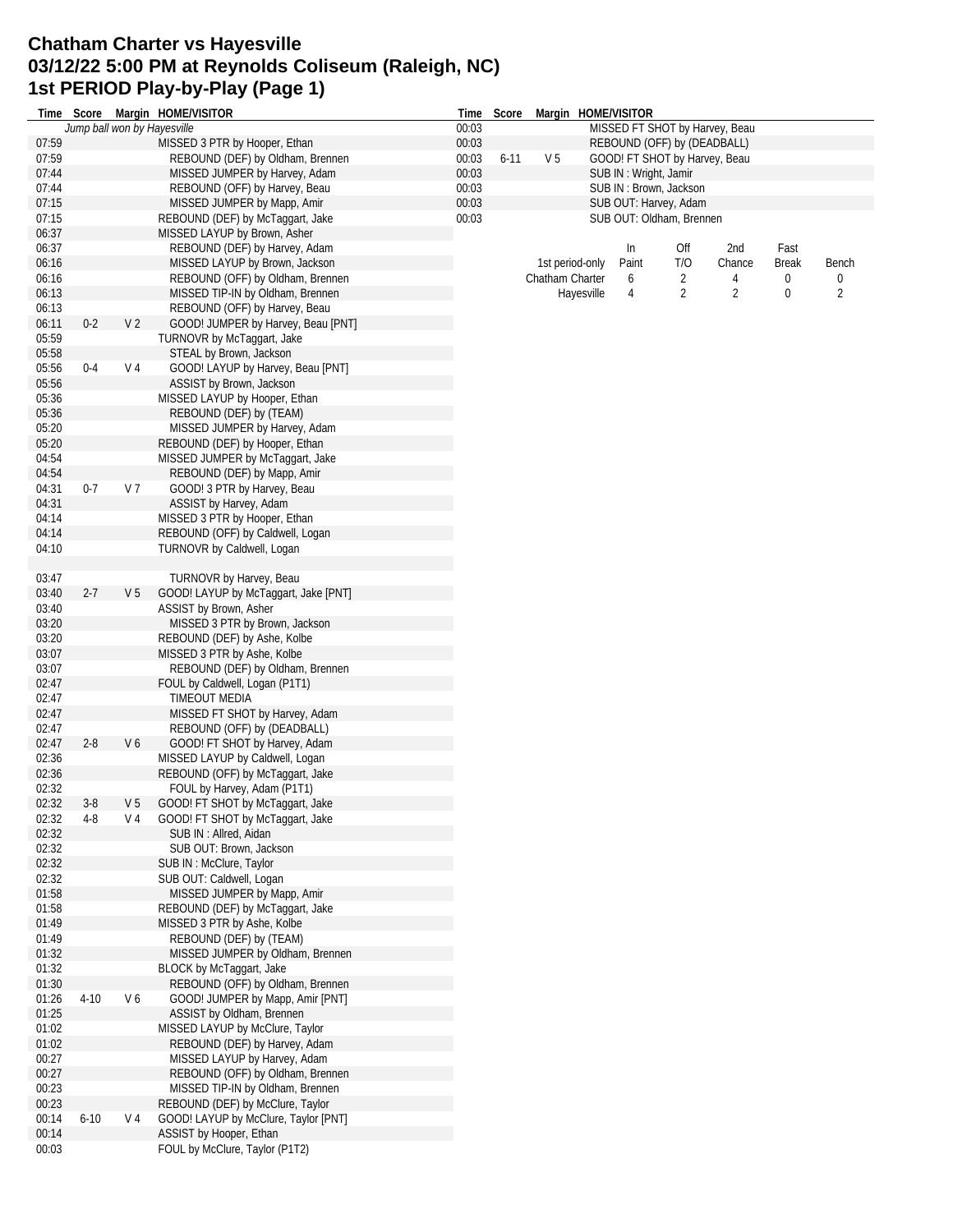### **Chatham Charter vs Hayesville 03/12/22 5:00 PM at Reynolds Coliseum (Raleigh, NC) 2nd PERIOD Play-by-Play (Page 1)**

| Time           | Score       |                 | Margin HOME/VISITOR                                   |       | Time Score |                 |            | Margin HOME/VISITOR           |     |                                       |              |                |
|----------------|-------------|-----------------|-------------------------------------------------------|-------|------------|-----------------|------------|-------------------------------|-----|---------------------------------------|--------------|----------------|
| 08:00          |             |                 | SUB IN: McClure, Taylor                               | 00:58 |            |                 |            | MISSED JUMPER by Ashe, Kolbe  |     |                                       |              |                |
| 08:00          |             |                 | SUB OUT: Caldwell, Logan                              | 00:58 |            |                 |            |                               |     | REBOUND (OFF) by McTaggart, Jake      |              |                |
| 07:36          |             |                 | MISSED LAYUP by McClure, Taylor                       | 00:54 | 13-21      | V8              |            |                               |     | GOOD! TIP-IN by McTaggart, Jake [PNT] |              |                |
| 07:36          |             |                 | REBOUND (OFF) by McClure, Taylor                      | 00:53 |            |                 |            | FOUL by Brown, Jackson (P1T3) |     |                                       |              |                |
| 07:34          |             |                 | MISSED TIP-IN by McClure, Taylor                      | 00:53 | 14-21      | V <sub>7</sub>  |            |                               |     | GOOD! FT SHOT by McTaggart, Jake      |              |                |
| 07:34          |             |                 | BLOCK by Oldham, Brennen                              | 00:53 |            |                 |            | SUB IN: Harvey, Adam          |     |                                       |              |                |
| 07:32          |             |                 | REBOUND (DEF) by Harvey, Beau                         | 00:53 |            |                 |            | SUB OUT: Allred, Aidan        |     |                                       |              |                |
| 07:09          |             |                 | TURNOVR by Harvey, Adam                               | 00:04 |            |                 |            | MISSED JUMPER by Mapp, Amir   |     |                                       |              |                |
| 07:09          |             |                 | FOUL by Harvey, Adam (P2T2)                           | 00:04 |            |                 |            | BLOCK by McTaggart, Jake      |     |                                       |              |                |
| 07:09          |             |                 | SUB IN: Allred, Aidan                                 | 00:02 |            |                 |            |                               |     | REBOUND (DEF) by McTaggart, Jake      |              |                |
| 07:09          |             |                 | SUB OUT: Harvey, Adam                                 |       |            |                 |            |                               |     |                                       |              |                |
| 06:57          |             |                 | MISSED JUMPER by McTaggart, Jake                      |       |            |                 |            | In                            | Off | 2nd                                   | Fast         |                |
| 06:57          |             |                 | BLOCK by Oldham, Brennen                              |       |            | 2nd period-only |            | Paint                         | T/O | Chance                                | <b>Break</b> | Bench          |
| 06:55          |             |                 | REBOUND (DEF) by Oldham, Brennen                      |       |            | Chatham Charter |            | 6                             | 6   | 4                                     | 0            | 2              |
| 06:39          |             |                 | MISSED 3 PTR by Harvey, Beau                          |       |            |                 | Hayesville | 4                             | 3   | 3                                     | 0            | $\overline{2}$ |
| 06:39          |             |                 | REBOUND (OFF) by Allred, Aidan                        |       |            |                 |            |                               |     |                                       |              |                |
| 06:36          | $6 - 13$    | V 7             | GOOD! TIP-IN by Allred, Aidan [PNT]                   |       |            |                 |            |                               |     |                                       |              |                |
| 06:33          |             |                 | SUB IN: Lunsford, Kyle                                |       |            |                 |            |                               |     |                                       |              |                |
| 06:33          |             |                 | SUB OUT: McClure, Taylor                              |       |            |                 |            |                               |     |                                       |              |                |
|                |             |                 |                                                       |       |            |                 |            |                               |     |                                       |              |                |
| 06:11          |             |                 | MISSED JUMPER by McTaggart, Jake                      |       |            |                 |            |                               |     |                                       |              |                |
| 06:11          |             |                 | BLOCK by Oldham, Brennen                              |       |            |                 |            |                               |     |                                       |              |                |
| 06:09          |             |                 | REBOUND (DEF) by Harvey, Beau                         |       |            |                 |            |                               |     |                                       |              |                |
| 05:37          |             |                 | TURNOVR by Oldham, Brennen                            |       |            |                 |            |                               |     |                                       |              |                |
| 05:27          | $9 - 13$    | V <sub>4</sub>  | GOOD! 3 PTR by Ashe, Kolbe                            |       |            |                 |            |                               |     |                                       |              |                |
| 05:27          |             |                 | ASSIST by McTaggart, Jake                             |       |            |                 |            |                               |     |                                       |              |                |
| 05:12          |             |                 | MISSED 3 PTR by Mapp, Amir                            |       |            |                 |            |                               |     |                                       |              |                |
| 05:12          |             |                 | REBOUND (DEF) by Ashe, Kolbe                          |       |            |                 |            |                               |     |                                       |              |                |
| 04:53          | $11-13$     | V 2             | GOOD! JUMPER by Lunsford, Kyle [PNT]                  |       |            |                 |            |                               |     |                                       |              |                |
| 04:53          |             |                 | ASSIST by Ashe, Kolbe                                 |       |            |                 |            |                               |     |                                       |              |                |
| 04:43          |             |                 | TIMEOUT 30sec                                         |       |            |                 |            |                               |     |                                       |              |                |
| 04:43          |             |                 | SUB IN: Harvey, Adam                                  |       |            |                 |            |                               |     |                                       |              |                |
| 04:43          |             |                 | SUB OUT: Allred, Aidan                                |       |            |                 |            |                               |     |                                       |              |                |
| 04:43          |             |                 | SUB IN: Caldwell, Logan                               |       |            |                 |            |                               |     |                                       |              |                |
| 04:43          |             |                 | SUB OUT: Hooper, Ethan                                |       |            |                 |            |                               |     |                                       |              |                |
| 04:32          |             |                 | FOUL by Ashe, Kolbe (P1T3)                            |       |            |                 |            |                               |     |                                       |              |                |
| 04:32          |             |                 | MISSED FT SHOT by Brown, Jackson                      |       |            |                 |            |                               |     |                                       |              |                |
| 04:32          |             |                 | REBOUND (OFF) by (DEADBALL)                           |       |            |                 |            |                               |     |                                       |              |                |
| 04:32          |             |                 | MISSED FT SHOT by Brown, Jackson                      |       |            |                 |            |                               |     |                                       |              |                |
| 04:32          |             |                 | REBOUND (DEF) by Lunsford, Kyle                       |       |            |                 |            |                               |     |                                       |              |                |
| 04:30          |             |                 | MISSED JUMPER by Ashe, Kolbe                          |       |            |                 |            |                               |     |                                       |              |                |
| 04:30          |             |                 | REBOUND (DEF) by Oldham, Brennen                      |       |            |                 |            |                               |     |                                       |              |                |
| 03:53          | $11 - 15$   | V 4             | GOOD! JUMPER by Harvey, Adam [PNT]                    |       |            |                 |            |                               |     |                                       |              |                |
| 03:53          |             |                 | ASSIST by Harvey, Beau                                |       |            |                 |            |                               |     |                                       |              |                |
| 03:36          |             |                 | TURNOVR by Ashe, Kolbe                                |       |            |                 |            |                               |     |                                       |              |                |
| 03:32          |             |                 | TIMEOUT MEDIA                                         |       |            |                 |            |                               |     |                                       |              |                |
| 03:12          |             |                 | FOUL by Brown, Asher (P1T4)                           |       |            |                 |            |                               |     |                                       |              |                |
|                | 03:12 11-16 | V 5             | GOOD! FT SHOT by Harvey, Adam                         |       |            |                 |            |                               |     |                                       |              |                |
| 03:12          | $11-17$     | V6              | GOOD! FT SHOT by Harvey, Adam                         |       |            |                 |            |                               |     |                                       |              |                |
| 02:51          |             |                 | TURNOVR by Caldwell, Logan                            |       |            |                 |            |                               |     |                                       |              |                |
| 02:28          |             |                 | MISSED JUMPER by Mapp, Amir                           |       |            |                 |            |                               |     |                                       |              |                |
| 02:28          |             |                 | REBOUND (OFF) by Harvey, Adam                         |       |            |                 |            |                               |     |                                       |              |                |
|                |             |                 | Tie up - possession Chatham Charter                   |       |            |                 |            |                               |     |                                       |              |                |
| 02:20          |             |                 | MISSED JUMPER by Harvey, Adam                         |       |            |                 |            |                               |     |                                       |              |                |
| 02:20<br>02:05 |             |                 | REBOUND (DEF) by McTaggart, Jake                      |       |            |                 |            |                               |     |                                       |              |                |
|                |             |                 | TURNOVR by McTaggart, Jake                            |       |            |                 |            |                               |     |                                       |              |                |
| 02:03          |             |                 | STEAL by Harvey, Beau<br>GOOD! JUMPER by Harvey, Beau |       |            |                 |            |                               |     |                                       |              |                |
| 01:57          | 01:57 11-19 | V8              |                                                       |       |            |                 |            |                               |     |                                       |              |                |
| 01:45          |             |                 | ASSIST by Brown, Jackson<br>TURNOVR by Brown, Asher   |       |            |                 |            |                               |     |                                       |              |                |
| 01:44          |             |                 |                                                       |       |            |                 |            |                               |     |                                       |              |                |
| 01:40          |             |                 | STEAL by Harvey, Beau<br>MISSED JUMPER by Mapp, Amir  |       |            |                 |            |                               |     |                                       |              |                |
| 01:40          |             |                 | BLOCK by McTaggart, Jake                              |       |            |                 |            |                               |     |                                       |              |                |
| 01:39          |             |                 | REBOUND (OFF) by (TEAM)                               |       |            |                 |            |                               |     |                                       |              |                |
| 01:37          |             |                 | TIMEOUT 30sec                                         |       |            |                 |            |                               |     |                                       |              |                |
| 01:37          |             |                 | SUB IN: Allred, Aidan                                 |       |            |                 |            |                               |     |                                       |              |                |
| 01:37          |             |                 | SUB OUT: Harvey, Adam                                 |       |            |                 |            |                               |     |                                       |              |                |
| 01:37          |             |                 | SUB IN: Hooper, Ethan                                 |       |            |                 |            |                               |     |                                       |              |                |
| 01:37          |             |                 | SUB OUT: Brown, Asher                                 |       |            |                 |            |                               |     |                                       |              |                |
| 01:20          | $11-21$     | V <sub>10</sub> | GOOD! JUMPER by Harvey, Beau [PNT]                    |       |            |                 |            |                               |     |                                       |              |                |
|                |             |                 |                                                       |       |            |                 |            |                               |     |                                       |              |                |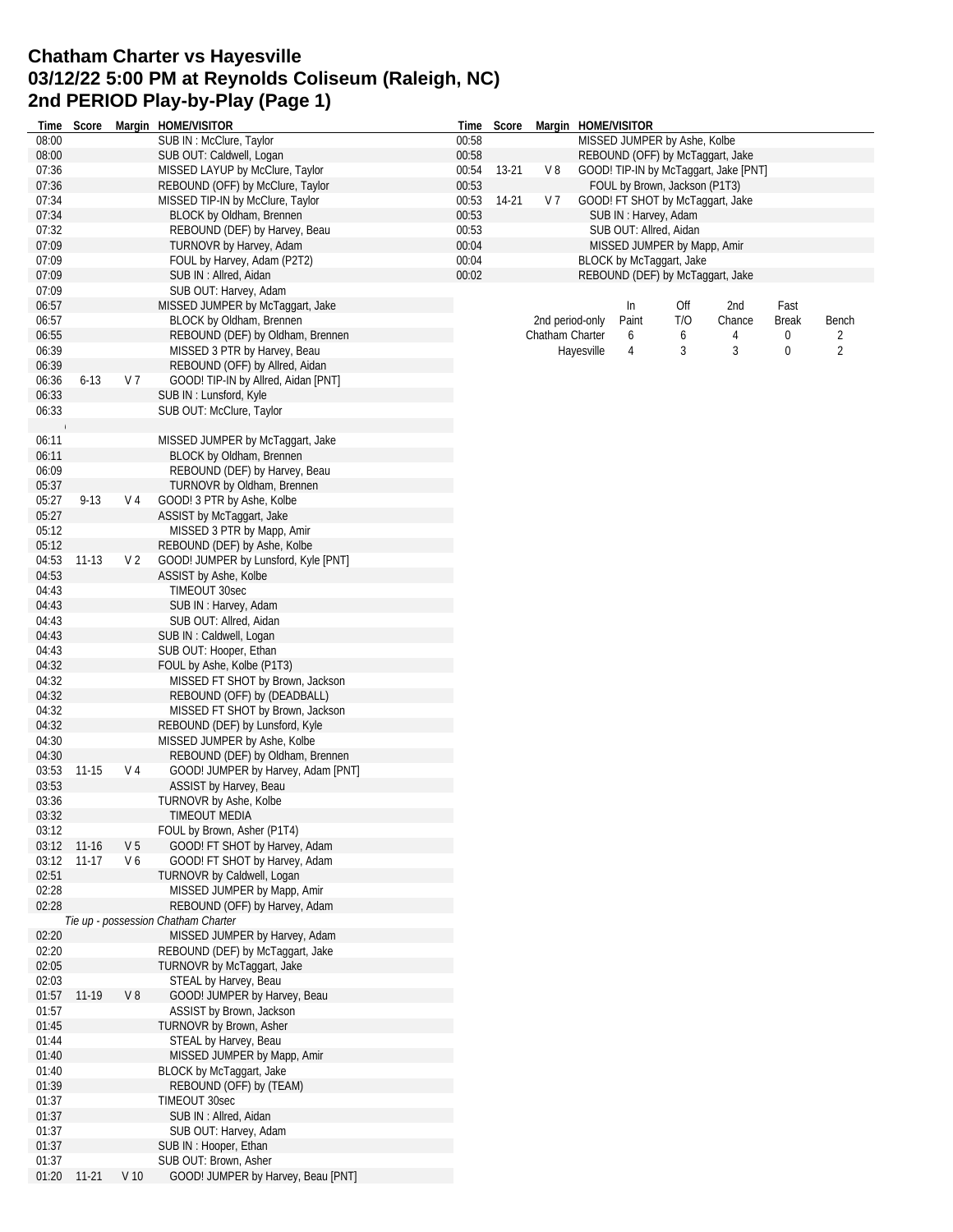### **Chatham Charter vs Hayesville 03/12/22 5:00 PM at Reynolds Coliseum (Raleigh, NC) 3rd PERIOD Play-by-Play (Page 1)**

| Time           |           |                | Score Margin HOME/VISITOR                                        | Time  | Score |                 |            | Margin HOME/VISITOR      |                                  |                                    |              |                  |
|----------------|-----------|----------------|------------------------------------------------------------------|-------|-------|-----------------|------------|--------------------------|----------------------------------|------------------------------------|--------------|------------------|
| 07:52          |           |                | TURNOVR by Ashe, Kolbe                                           | 02:16 |       |                 |            | BLOCK by Wright, Jamir   |                                  |                                    |              |                  |
| 07:27          |           |                | TURNOVR by Oldham, Brennen                                       | 02:13 |       |                 |            |                          |                                  | REBOUND (OFF) by McTaggart, Jake   |              |                  |
| 07:05          | $17-21$   | V 4            | GOOD! 3 PTR by Caldwell, Logan                                   | 02:11 |       |                 |            |                          | FOUL by Harvey, Beau (P1T6)      |                                    |              |                  |
| 07:05          |           |                | ASSIST by Ashe, Kolbe                                            | 02:11 |       |                 |            |                          | SUB IN: Oldham, Brennen          |                                    |              |                  |
| 06:48          |           |                | MISSED JUMPER by Mapp, Amir                                      | 02:11 |       |                 |            | SUB OUT: Wright, Jamir   |                                  |                                    |              |                  |
| 06:48          |           |                | REBOUND (DEF) by McTaggart, Jake                                 | 02:07 |       |                 |            |                          | MISSED JUMPER by Ashe, Kolbe     |                                    |              |                  |
| 06:37          |           |                | MISSED 3 PTR by Caldwell, Logan                                  | 02:07 |       |                 |            |                          | REBOUND (OFF) by (TEAM)          |                                    |              |                  |
| 06:37          |           |                | REBOUND (DEF) by Harvey, Beau                                    | 01:39 |       |                 |            |                          | MISSED JUMPER by Ashe, Kolbe     |                                    |              |                  |
| 06:33          |           |                | FOUL by Hooper, Ethan (P1T1)                                     | 01:39 |       |                 |            |                          | REBOUND (DEF) by Mapp, Amir      |                                    |              |                  |
| 06:18          |           |                | MISSED JUMPER by Harvey, Adam                                    | 01:28 | 21-28 | V 7             |            |                          |                                  | GOOD! JUMPER by Harvey, Adam [PNT] |              |                  |
| 06:18          |           |                | REBOUND (DEF) by McTaggart, Jake                                 | 01:28 |       |                 |            |                          | ASSIST by Harvey, Beau           |                                    |              |                  |
| 06:07          |           |                | MISSED JUMPER by Ashe, Kolbe                                     | 01:15 |       |                 |            |                          | FOUL by Harvey, Beau (P2T7)      |                                    |              |                  |
| 06:07          |           |                | BLOCK by Harvey, Adam                                            | 01:15 |       |                 |            |                          | MISSED FT SHOT by Brown, Asher   |                                    |              |                  |
| 06:05          |           |                | REBOUND (DEF) by Harvey, Adam                                    | 01:15 |       |                 |            |                          |                                  | REBOUND (OFF) by McTaggart, Jake   |              |                  |
| 05:35          |           |                | MISSED JUMPER by Harvey, Adam                                    | 01:11 |       |                 |            |                          | TURNOVR by McTaggart, Jake       |                                    |              |                  |
| 05:35          |           |                | REBOUND (OFF) by Oldham, Brennen                                 | 01:02 |       |                 |            |                          | TURNOVR by Harvey, Beau          |                                    |              |                  |
| 05:33          | $17-23$   | V6             | GOOD! TIP-IN by Oldham, Brennen [PNT]                            | 01:00 |       |                 |            | STEAL by Ashe, Kolbe     |                                  |                                    |              |                  |
| 05:23          |           |                | TURNOVR by Hooper, Ethan                                         | 00:53 |       |                 |            |                          | FOUL by Harvey, Adam (P3T8)      |                                    |              |                  |
| 05:22          |           |                | STEAL by Harvey, Beau                                            | 00:53 | 22-28 | V6              |            |                          | GOOD! FT SHOT by Ashe, Kolbe     |                                    |              |                  |
| 05:18          |           |                | STEAL by Brown, Jackson                                          | 00:53 | 23-28 | V <sub>5</sub>  |            |                          | GOOD! FT SHOT by Ashe, Kolbe     |                                    |              |                  |
| 05:14          |           |                | FOUL by Oldham, Brennen (P1T1)                                   | 00:53 |       |                 |            | SUB IN: Allred, Aidan    |                                  |                                    |              |                  |
| 05:14          | $18-23$   | V 5            | GOOD! FT SHOT by McTaggart, Jake                                 | 00:53 |       |                 |            |                          | SUB OUT: Harvey, Adam            |                                    |              |                  |
| 05:14          | 19-23     | V 4            | GOOD! FT SHOT by McTaggart, Jake                                 | 00:48 |       |                 |            | TIMEOUT 30sec            |                                  |                                    |              |                  |
| 05:14          |           |                | SUB IN: Wright, Jamir                                            | 00:37 |       |                 |            |                          | TURNOVR by Harvey, Adam          |                                    |              |                  |
| 05:14          |           |                | SUB OUT: Oldham, Brennen                                         | 00:37 |       |                 |            | STEAL by Brown, Asher    |                                  |                                    |              |                  |
| 04:56          |           |                | MISSED LAYUP by Harvey, Adam                                     | 00:32 |       |                 |            |                          | TURNOVR by Brown, Asher          |                                    |              |                  |
| 04:56          |           |                | BLOCK by McTaggart, Jake                                         | 00:32 |       |                 |            |                          | FOUL by Brown, Asher (P2T5)      |                                    |              |                  |
| 04:55          |           |                | REBOUND (DEF) by McTaggart, Jake                                 | 00:20 |       |                 |            |                          | FOUL by Caldwell, Logan (P3T6)   |                                    |              |                  |
| 04:51          |           |                | FOUL by Wright, Jamir (P1T2)                                     | 00:20 |       |                 |            | SUB IN : McClure, Taylor |                                  |                                    |              |                  |
| 04:51          |           |                | SUB IN: Oldham, Brennen                                          | 00:20 |       |                 |            |                          | SUB OUT: Caldwell, Logan         |                                    |              |                  |
| 04:51          |           |                | SUB OUT: Wright, Jamir                                           | 00:07 |       |                 |            |                          | MISSED 3 PTR by Brown, Jackson   |                                    |              |                  |
| 04:23          |           |                | TURNOVR by Caldwell, Logan                                       | 00:07 |       |                 |            |                          | REBOUND (DEF) by McClure, Taylor |                                    |              |                  |
| 04:21          |           |                | STEAL by Harvey, Beau                                            |       |       |                 |            |                          |                                  |                                    |              |                  |
| 04:19          |           |                | FOUL by Caldwell, Logan (P2T2)                                   |       |       |                 |            | In                       | Off                              | 2nd                                | Fast         |                  |
|                |           |                |                                                                  |       |       |                 |            |                          |                                  |                                    |              |                  |
| 04:19          |           |                | SUB IN: Allred, Aidan                                            |       |       | 3rd period-only |            | Paint                    | T/O                              | Chance                             | <b>Break</b> | Bench            |
| 04:19          |           |                | SUB OUT: Brown, Jackson                                          |       |       | Chatham Charter |            | 6                        | $\mathbf{1}$                     | 2                                  | 0            |                  |
| 04:08          |           |                | TURNOVR by Harvey, Adam                                          |       |       |                 | Hayesville | 2                        | 5                                | $\overline{2}$                     | 0            | $\boldsymbol{0}$ |
| 04:07          |           |                | STEAL by McTaggart, Jake                                         |       |       |                 |            |                          |                                  |                                    |              |                  |
| 04:05          |           |                | TURNOVR by McTaggart, Jake                                       |       |       |                 |            |                          |                                  |                                    |              |                  |
| 04:04          |           |                | STEAL by Harvey, Adam                                            |       |       |                 |            |                          |                                  |                                    |              |                  |
| 03:58          |           |                | FOUL by Hooper, Ethan (P2T3)                                     |       |       |                 |            |                          |                                  |                                    |              |                  |
| 03:58          |           |                | TIMEOUT MEDIA                                                    |       |       |                 |            |                          |                                  |                                    |              |                  |
| 03:58          |           |                | MISSED FT SHOT by Allred, Aidan                                  |       |       |                 |            |                          |                                  |                                    |              |                  |
|                |           |                |                                                                  |       |       |                 |            |                          |                                  |                                    |              |                  |
| 03:58<br>03:58 | 19-24     | V <sub>5</sub> | REBOUND (OFF) by (DEADBALL)<br>GOOD! FT SHOT by Allred, Aidan    |       |       |                 |            |                          |                                  |                                    |              |                  |
| 03:50          |           |                |                                                                  |       |       |                 |            |                          |                                  |                                    |              |                  |
| 03:49          |           |                | TURNOVR by Ashe, Kolbe                                           |       |       |                 |            |                          |                                  |                                    |              |                  |
|                |           |                | STEAL by Mapp, Amir                                              |       |       |                 |            |                          |                                  |                                    |              |                  |
| 03:41          |           |                |                                                                  |       |       |                 |            |                          |                                  |                                    |              |                  |
| 03:41          |           |                | MISSED JUMPER by Mapp, Amir<br>REBOUND (OFF) by Harvey, Adam     |       |       |                 |            |                          |                                  |                                    |              |                  |
|                |           |                |                                                                  |       |       |                 |            |                          |                                  |                                    |              |                  |
| 03:38          |           |                | REBOUND (OFF) by (DEADBALL)<br>FOUL by Hooper, Ethan (P3T4)      |       |       |                 |            |                          |                                  |                                    |              |                  |
| 03:38<br>03:38 |           |                |                                                                  |       |       |                 |            |                          |                                  |                                    |              |                  |
|                |           |                | MISSED FT SHOT by Harvey, Adam<br>MISSED FT SHOT by Harvey, Adam |       |       |                 |            |                          |                                  |                                    |              |                  |
| 03:38          |           |                | REBOUND (DEF) by McTaggart, Jake                                 |       |       |                 |            |                          |                                  |                                    |              |                  |
| 03:38          |           |                |                                                                  |       |       |                 |            |                          |                                  |                                    |              |                  |
| 03:38          |           |                | SUB IN: Lunsford, Kyle<br>SUB OUT: Hooper, Ethan                 |       |       |                 |            |                          |                                  |                                    |              |                  |
| 03:38<br>03:20 |           |                | FOUL by Oldham, Brennen (P2T3)                                   |       |       |                 |            |                          |                                  |                                    |              |                  |
| 03:15          |           |                | FOUL by Allred, Aidan (P1T4)                                     |       |       |                 |            |                          |                                  |                                    |              |                  |
| 03:03          |           |                | FOUL by Allred, Aidan (P2T5)                                     |       |       |                 |            |                          |                                  |                                    |              |                  |
| 03:03          |           |                | SUB IN: Brown, Jackson                                           |       |       |                 |            |                          |                                  |                                    |              |                  |
|                |           |                |                                                                  |       |       |                 |            |                          |                                  |                                    |              |                  |
| 03:03<br>03:03 |           |                | SUB IN: Wright, Jamir<br>SUB OUT: Allred, Aidan                  |       |       |                 |            |                          |                                  |                                    |              |                  |
| 03:03          |           |                | SUB OUT: Oldham, Brennen                                         |       |       |                 |            |                          |                                  |                                    |              |                  |
| 02:58          |           |                |                                                                  |       |       |                 |            |                          |                                  |                                    |              |                  |
| 02:58          |           |                | MISSED 3 PTR by Ashe, Kolbe<br>REBOUND (OFF) by McTaggart, Jake  |       |       |                 |            |                          |                                  |                                    |              |                  |
| 02:55          | $21 - 24$ | V3             | GOOD! TIP-IN by McTaggart, Jake [PNT]                            |       |       |                 |            |                          |                                  |                                    |              |                  |
| 02:29          | $21 - 26$ | V <sub>5</sub> | GOOD! JUMPER by Harvey, Beau [PNT]                               |       |       |                 |            |                          |                                  |                                    |              |                  |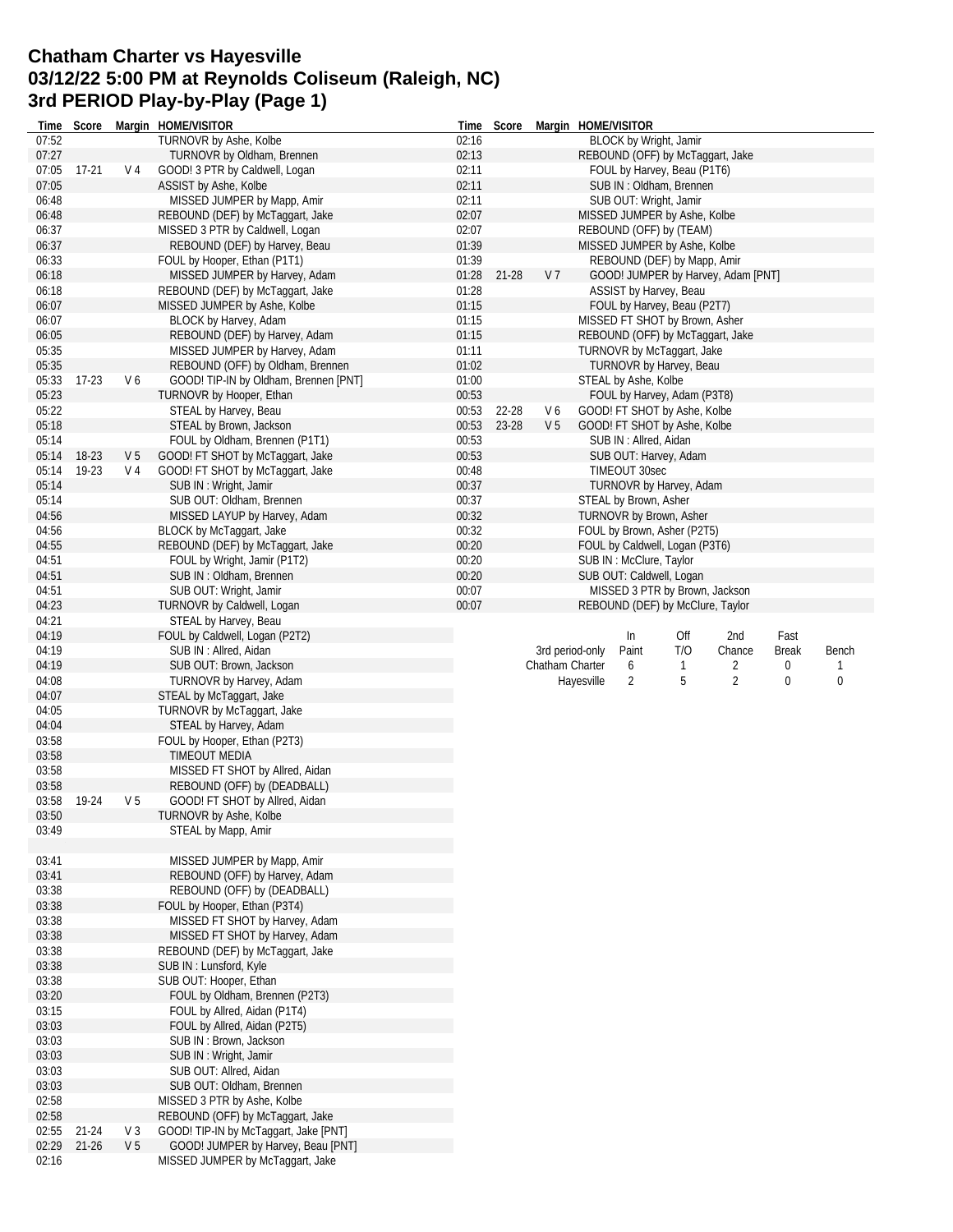# **Chatham Charter vs Hayesville 03/12/22 5:00 PM at Reynolds Coliseum (Raleigh, NC) 4th PERIOD Play-by-Play (Page 1)**

|                |           |                | Time Score Margin HOME/VISITOR                                   | Time  |       | Score Margin HOME/VISITOR |                                   |                                 |     |                                  |                |       |  |  |
|----------------|-----------|----------------|------------------------------------------------------------------|-------|-------|---------------------------|-----------------------------------|---------------------------------|-----|----------------------------------|----------------|-------|--|--|
| 08:00          |           |                | SUB IN : McClure, Taylor                                         | 00:45 |       |                           |                                   | TIMEOUT TEAM                    |     |                                  |                |       |  |  |
| 08:00          |           |                | SUB IN: Lunsford, Kyle                                           | 00:44 |       |                           |                                   | TURNOVR by Lunsford, Kyle       |     |                                  |                |       |  |  |
| 08:00          |           |                | SUB OUT: Hooper, Ethan                                           | 00:42 |       |                           |                                   | STEAL by Brown, Jackson         |     |                                  |                |       |  |  |
| 08:00          |           |                | SUB OUT: Caldwell, Logan                                         | 00:40 |       |                           |                                   | MISSED JUMPER by Mapp, Amir     |     |                                  |                |       |  |  |
| 07:52          | 25-28     | V <sub>3</sub> | GOOD! JUMPER by McTaggart, Jake                                  | 00:40 |       |                           |                                   |                                 |     | REBOUND (OFF) by Oldham, Brennen |                |       |  |  |
| 07:32          |           |                | MISSED JUMPER by Harvey, Adam                                    | 00:37 |       |                           | FOUL by McTaggart, Jake (P1T8)    |                                 |     |                                  |                |       |  |  |
| 07:32          |           |                | REBOUND (OFF) by Harvey, Adam                                    | 00:37 |       |                           | MISSED FT SHOT by Oldham, Brennen |                                 |     |                                  |                |       |  |  |
| 07:26          |           |                | MISSED JUMPER by Oldham, Brennen                                 | 00:37 |       |                           | REBOUND (OFF) by (DEADBALL)       |                                 |     |                                  |                |       |  |  |
| 07:26          |           |                | REBOUND (DEF) by McClure, Taylor                                 | 00:37 | 37-35 | H <sub>2</sub>            | GOOD! FT SHOT by Oldham, Brennen  |                                 |     |                                  |                |       |  |  |
| 07:15          |           |                | MISSED JUMPER by McTaggart, Jake                                 | 00:34 |       |                           |                                   | FOUL by Brown, Jackson (P3T13)  |     |                                  |                |       |  |  |
| 07:15          |           |                | REBOUND (DEF) by Harvey, Beau                                    | 00:34 |       |                           |                                   | MISSED FT SHOT by Ashe, Kolbe   |     |                                  |                |       |  |  |
|                |           |                |                                                                  | 00:34 |       |                           |                                   | REBOUND (OFF) by (DEADBALL)     |     |                                  |                |       |  |  |
| 06:55          |           |                | MISSED JUMPER by Harvey, Beau                                    | 00:34 |       |                           |                                   | MISSED FT SHOT by Ashe, Kolbe   |     |                                  |                |       |  |  |
| 06:55          |           |                | REBOUND (DEF) by McClure, Taylor                                 | 00:34 |       |                           |                                   |                                 |     | REBOUND (DEF) by Oldham, Brennen |                |       |  |  |
| 06:49          | 27-28     | V <sub>1</sub> | GOOD! LAYUP by Ashe, Kolbe [FB/PNT]                              | 00:34 |       |                           |                                   | SUB IN: Allred, Aidan           |     |                                  |                |       |  |  |
| 06:49          |           |                | FOUL by Brown, Jackson (P2T9)                                    | 00:34 |       |                           |                                   | SUB OUT: Brown, Jackson         |     |                                  |                |       |  |  |
| 06:49          | 28-28     | T <sub>1</sub> | GOOD! FT SHOT by Ashe, Kolbe                                     | 00:24 | 37-37 | T <sub>5</sub>            |                                   |                                 |     | GOOD! LAYUP by Mapp, Amir [PNT]  |                |       |  |  |
| 06:27          |           |                | MISSED LAYUP by Harvey, Adam                                     | 00:24 |       |                           |                                   | ASSIST by Harvey, Adam          |     |                                  |                |       |  |  |
| 06:27          |           |                | BLOCK by McTaggart, Jake                                         | 00:02 |       |                           |                                   | MISSED LAYUP by McClure, Taylor |     |                                  |                |       |  |  |
| 06:25          |           |                | REBOUND (OFF) by Mapp, Amir                                      | 00:02 |       |                           |                                   | BLOCK by Oldham, Brennen        |     |                                  |                |       |  |  |
| 06:23          |           |                | MISSED JUMPER by Mapp, Amir                                      | 00:00 |       |                           |                                   | REBOUND (DEF) by Harvey, Beau   |     |                                  |                |       |  |  |
| 06:23          |           |                | REBOUND (DEF) by McTaggart, Jake                                 |       |       |                           |                                   |                                 |     |                                  |                |       |  |  |
| 06:16          | $30 - 28$ | H <sub>2</sub> | GOOD! JUMPER by Ashe, Kolbe                                      |       |       |                           |                                   | In                              | Off | 2nd                              | Fast           |       |  |  |
| 06:08          |           |                | TIMEOUT TEAM                                                     |       |       | 4th period-only           |                                   | Paint                           | T/O | Chance                           | Break          | Bench |  |  |
| 06:03          |           |                | MISSED JUMPER by Harvey, Adam                                    |       |       | Chatham Charter           |                                   | 4                               | 3   | 5                                | 0              | 0     |  |  |
| 06:03          |           |                | REBOUND (DEF) by (TEAM)                                          |       |       |                           | Hayesville                        | 8                               | 0   | $\overline{2}$                   | $\overline{2}$ | 0     |  |  |
| 05:31          |           |                | TURNOVR by Brown, Asher                                          |       |       |                           |                                   |                                 |     |                                  |                |       |  |  |
| 05:23          |           |                | FOUL by Brown, Asher (P3T7)                                      |       |       |                           |                                   |                                 |     |                                  |                |       |  |  |
| 05:23          | 30-29     | H <sub>1</sub> | GOOD! FT SHOT by Harvey, Beau                                    |       |       |                           |                                   |                                 |     |                                  |                |       |  |  |
| 05:23          | $30 - 30$ | T <sub>2</sub> | GOOD! FT SHOT by Harvey, Beau                                    |       |       |                           |                                   |                                 |     |                                  |                |       |  |  |
| 05:23          |           |                | SUB IN: Caldwell, Logan                                          |       |       |                           |                                   |                                 |     |                                  |                |       |  |  |
| 05:23          |           |                | SUB OUT: Brown, Asher                                            |       |       |                           |                                   |                                 |     |                                  |                |       |  |  |
| 05:11          |           |                | MISSED 3 PTR by Caldwell, Logan                                  |       |       |                           |                                   |                                 |     |                                  |                |       |  |  |
| 05:11          |           |                | BLOCK by Harvey, Beau                                            |       |       |                           |                                   |                                 |     |                                  |                |       |  |  |
| 05:08          |           |                | REBOUND (DEF) by Mapp, Amir                                      |       |       |                           |                                   |                                 |     |                                  |                |       |  |  |
| 05:00          |           |                | MISSED 3 PTR by Mapp, Amir                                       |       |       |                           |                                   |                                 |     |                                  |                |       |  |  |
| 05:00          |           |                | REBOUND (OFF) by (TEAM)                                          |       |       |                           |                                   |                                 |     |                                  |                |       |  |  |
| 04:45          | 30-32     | V <sub>2</sub> | GOOD! JUMPER by Harvey, Adam                                     |       |       |                           |                                   |                                 |     |                                  |                |       |  |  |
| 04:45          |           |                | ASSIST by Harvey, Beau                                           |       |       |                           |                                   |                                 |     |                                  |                |       |  |  |
| 04:29          | $32 - 32$ | T <sub>3</sub> | GOOD! JUMPER by Ashe, Kolbe [PNT]                                |       |       |                           |                                   |                                 |     |                                  |                |       |  |  |
| 04:02          |           |                | MISSED JUMPER by Harvey, Adam                                    |       |       |                           |                                   |                                 |     |                                  |                |       |  |  |
| 04:02          |           |                | REBOUND (DEF) by Lunsford, Kyle                                  |       |       |                           |                                   |                                 |     |                                  |                |       |  |  |
| 03:38          |           |                | <b>TIMEOUT MEDIA</b>                                             |       |       |                           |                                   |                                 |     |                                  |                |       |  |  |
| 03:23          |           |                | MISSED LAYUP by Lunsford, Kyle                                   |       |       |                           |                                   |                                 |     |                                  |                |       |  |  |
| 03:23          |           |                | REBOUND (DEF) by Harvey, Beau                                    |       |       |                           |                                   |                                 |     |                                  |                |       |  |  |
| 02:59          |           |                | MISSED JUMPER by Harvey, Adam                                    |       |       |                           |                                   |                                 |     |                                  |                |       |  |  |
| 02:59          |           |                | BLOCK by McTaggart, Jake                                         |       |       |                           |                                   |                                 |     |                                  |                |       |  |  |
| 02:58          |           |                | REBOUND (OFF) by Harvey, Adam                                    |       |       |                           |                                   |                                 |     |                                  |                |       |  |  |
| 02:55          | 32-34     | V <sub>2</sub> | GOOD! TIP-IN by Harvey, Adam [PNT]                               |       |       |                           |                                   |                                 |     |                                  |                |       |  |  |
| 02:23          | 34-34     | T <sub>4</sub> | GOOD! LAYUP by Ashe, Kolbe [PNT]                                 |       |       |                           |                                   |                                 |     |                                  |                |       |  |  |
| 02:23          |           |                | FOUL by Harvey, Beau (P3T10)                                     |       |       |                           |                                   |                                 |     |                                  |                |       |  |  |
| 02:23          |           |                | MISSED FT SHOT by Ashe, Kolbe                                    |       |       |                           |                                   |                                 |     |                                  |                |       |  |  |
| 02:23          |           |                | REBOUND (DEF) by Mapp, Amir                                      |       |       |                           |                                   |                                 |     |                                  |                |       |  |  |
| 02:18          |           |                | TIMEOUT TEAM                                                     |       |       |                           |                                   |                                 |     |                                  |                |       |  |  |
| 02:09<br>02:09 |           |                | MISSED LAYUP by Harvey, Adam<br>REBOUND (DEF) by McTaggart, Jake |       |       |                           |                                   |                                 |     |                                  |                |       |  |  |
| 01:49          |           |                | MISSED 3 PTR by McClure, Taylor                                  |       |       |                           |                                   |                                 |     |                                  |                |       |  |  |
|                |           |                |                                                                  |       |       |                           |                                   |                                 |     |                                  |                |       |  |  |
| 01:49<br>01:42 |           |                | REBOUND (OFF) by Caldwell, Logan<br>TIMEOUT 30sec                |       |       |                           |                                   |                                 |     |                                  |                |       |  |  |
|                | 36-34     | H <sub>2</sub> | GOOD! JUMPER by Ashe, Kolbe [PNT]                                |       |       |                           |                                   |                                 |     |                                  |                |       |  |  |
| 01:22<br>01:01 |           |                | MISSED JUMPER by Mapp, Amir                                      |       |       |                           |                                   |                                 |     |                                  |                |       |  |  |
| 01:01          |           |                | BLOCK by McTaggart, Jake                                         |       |       |                           |                                   |                                 |     |                                  |                |       |  |  |
| 00:59          |           |                | REBOUND (DEF) by McTaggart, Jake                                 |       |       |                           |                                   |                                 |     |                                  |                |       |  |  |
| 00:57          |           |                | FOUL by Mapp, Amir (P1T11)                                       |       |       |                           |                                   |                                 |     |                                  |                |       |  |  |
|                | 37-34     | $H_3$          | GOOD! FT SHOT by McTaggart, Jake                                 |       |       |                           |                                   |                                 |     |                                  |                |       |  |  |
| 00:57<br>00:57 |           |                | MISSED FT SHOT by McTaggart, Jake                                |       |       |                           |                                   |                                 |     |                                  |                |       |  |  |
| 00:57          |           |                | REBOUND (DEF) by Oldham, Brennen                                 |       |       |                           |                                   |                                 |     |                                  |                |       |  |  |
| 00:45          |           |                | TURNOVR by Mapp, Amir                                            |       |       |                           |                                   |                                 |     |                                  |                |       |  |  |
| 00:45          |           |                | FOUL by Mapp, Amir (P2T12)                                       |       |       |                           |                                   |                                 |     |                                  |                |       |  |  |
|                |           |                |                                                                  |       |       |                           |                                   |                                 |     |                                  |                |       |  |  |